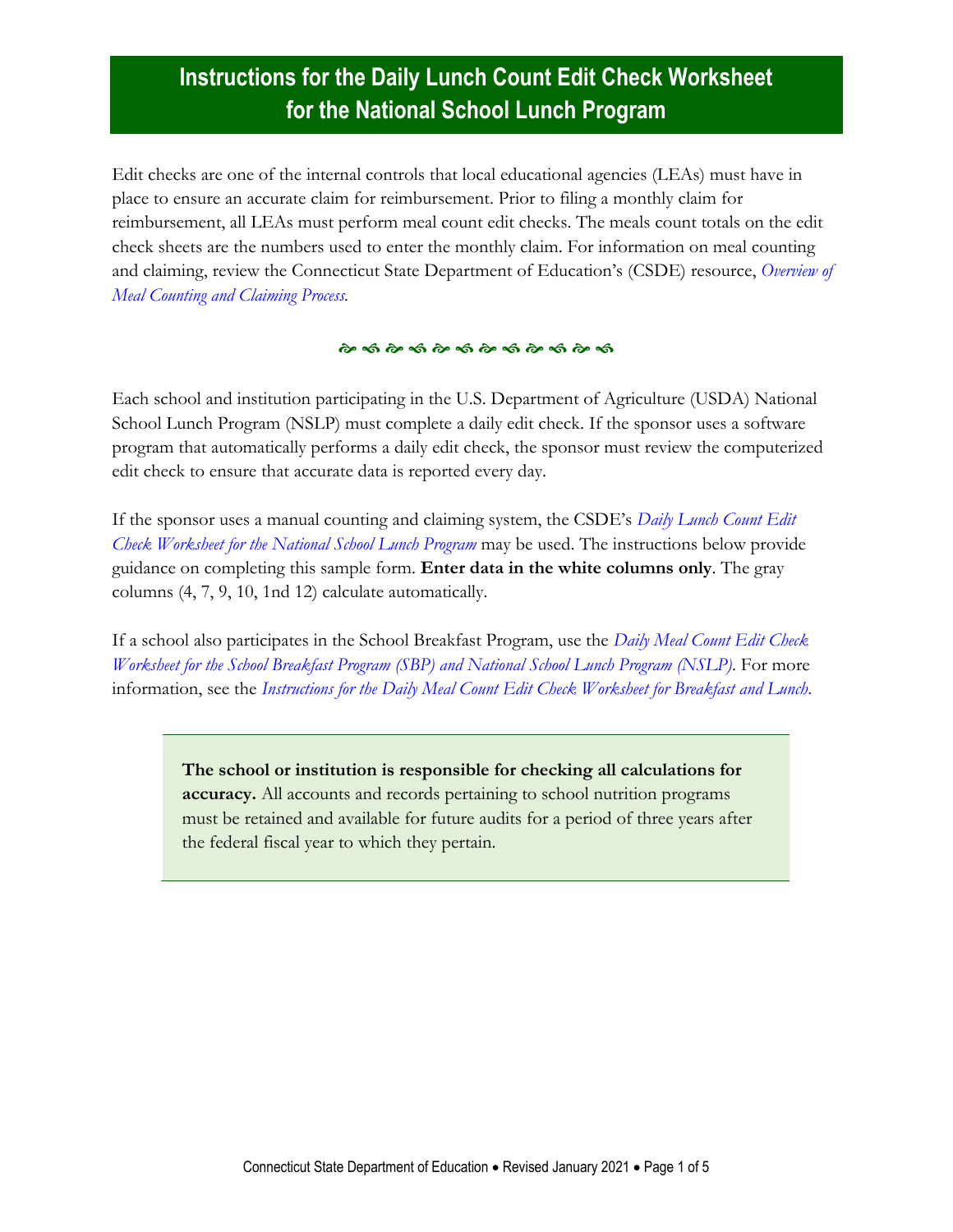### **Attendance Factor**

The attendance factor (AF) is the percentage of students present at school on any given day, averaged over a month. It reflects the fact that not all students report to school each day, i.e., student daily attendance is not always 100 percent. The AF formula is:

| $A - B$ | $A=$ enrollment x days in the month |
|---------|-------------------------------------|
|         | $B =$ total absences for the month  |

For example, for the month of October, there are 20 days, the school has an enrollment of 520 students, and there are 300 student absences. The AF is 0.97.

| $10,400 - 300$ | $A = 10,400$ (520 enrollment x 20 days in the month) |
|----------------|------------------------------------------------------|
| 10,400         | $B = 300$                                            |

Enter this number as a **decimal (e.g., 0.97)** in the orange box at the top right of the worksheet.

### **Column 1: Day of Month**

Enter each day's information on the corresponding date.

### **Column 2: Total Enrollment**

List the number of students enrolled in the school that have access to the National School Lunch Program. For example, if a school has Kindergarten classes that do not participate in the NSLP, do not include these students in the total enrollment.

## **Column 3: Free Eligible**

List the number of students who are eligible for free meals on the designated date. This number should represent the number of free-eligible students listed on the school's free and reduced benefit issuance document. This number can vary depending on the number of free-eligible students who are enrolled in the NSLP.

## **Column 4: Free Eligible X AF**

Multiply the number of free eligible students by the school's AF. This number will fluctuate based on the number of free-eligible students listed in column 3. *The worksheet will calculate this information.*

## **Column 5: Free Claimed**

List the total number of free student lunches claimed on the designated date. The total number of free lunches claimed can **never** exceed the total number of free-eligible students in column 3 (Free Eligible). If the total number of free lunches claimed exceeds the number in column 4 (Free Eligible X AF) more than 50 percent of the time, the school must investigate and document in the comments section why this is occurring. *The number in column 5 will turn* **red** *if it exceeds the number in columns 3 or 4.*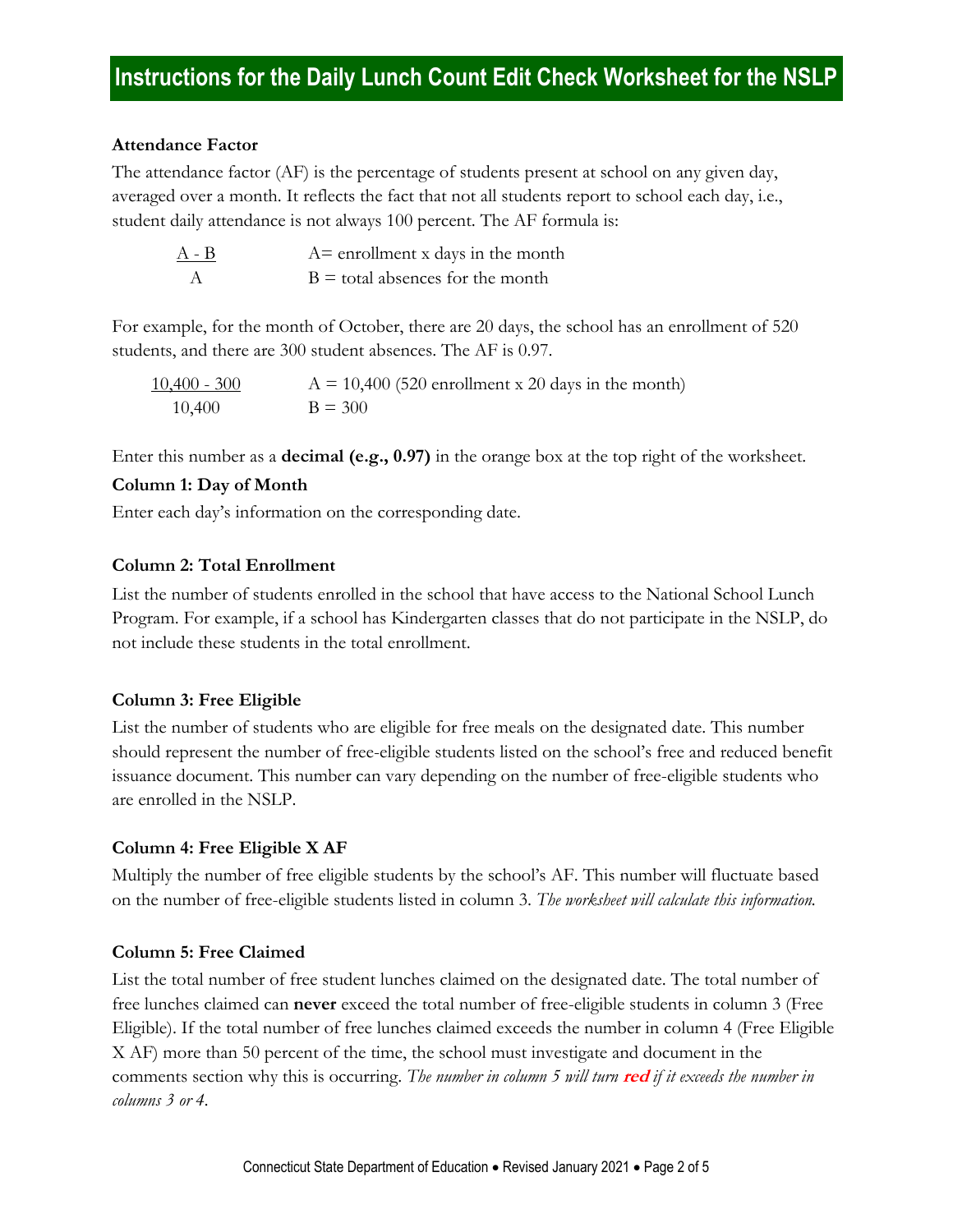# **Instructions for the Daily Lunch Count Edit Check Worksheet for the NSLP**

#### **Column 6: Reduced Eligible**

List the number of students who are eligible for reduced lunches on the designated date. This number should represent the number of reduced-eligible students listed on the school's free and reduced benefit issuance document. This number can vary depending on the number of reducedeligible students who are enrolled in the NSLP.

#### **Column 7: Reduced Eligible X AF**

Multiply the number of reduced-eligible students by the school's AF. This number will fluctuate based on the number of reduced-eligible students listed in column 6. *The worksheet will calculate this information.*

#### **Column 8: Reduced Claimed**

List the total number of reduced-eligible student lunches served on the designated date. The total number of reduced lunches claimed can **never** exceed the number of reduced-eligible students in column 6 (Reduced Eligible). If the total number of reduced lunches claimed exceeds the number in column 7 (Reduced Eligible X AF) more than 50 percent of the time, the school must investigate and document in the comments section why this is occurring. The number in column 8 will turn red if it *exceeds the number in columns 7 or 8.*

#### **Column 9: Paid Eligible**

List the number of students who are eligible for paid lunches on the designated date. This number should represent the total school enrollment minus free-eligible and reduced-eligible students. This number can vary depending on the number of paid students enrolled in the NSLP. *The worksheet will calculate this information.*

#### **Column 10: Paid Eligible X AF**

Multiply the number of paid students by the school's AF. The number will fluctuate based on the number of paid students listed in column 9. *The worksheet will calculate this information.*

#### **Column 11: Paid Claimed**

List the total number of paid student lunches served on the designated date. The total number of paid lunches claimed can **never** exceed the number of paid-eligible students in column 9 (Paid Eligible). If the total number of paid lunches claimed exceeds the number in column 10 (Paid Eligible X AF) more than 50 percent of the time, the school must investigate and document in the comments section why this is occurring. *The number in column 11 will turn* **red** *if it exceeds the number in columns 9 or 10.*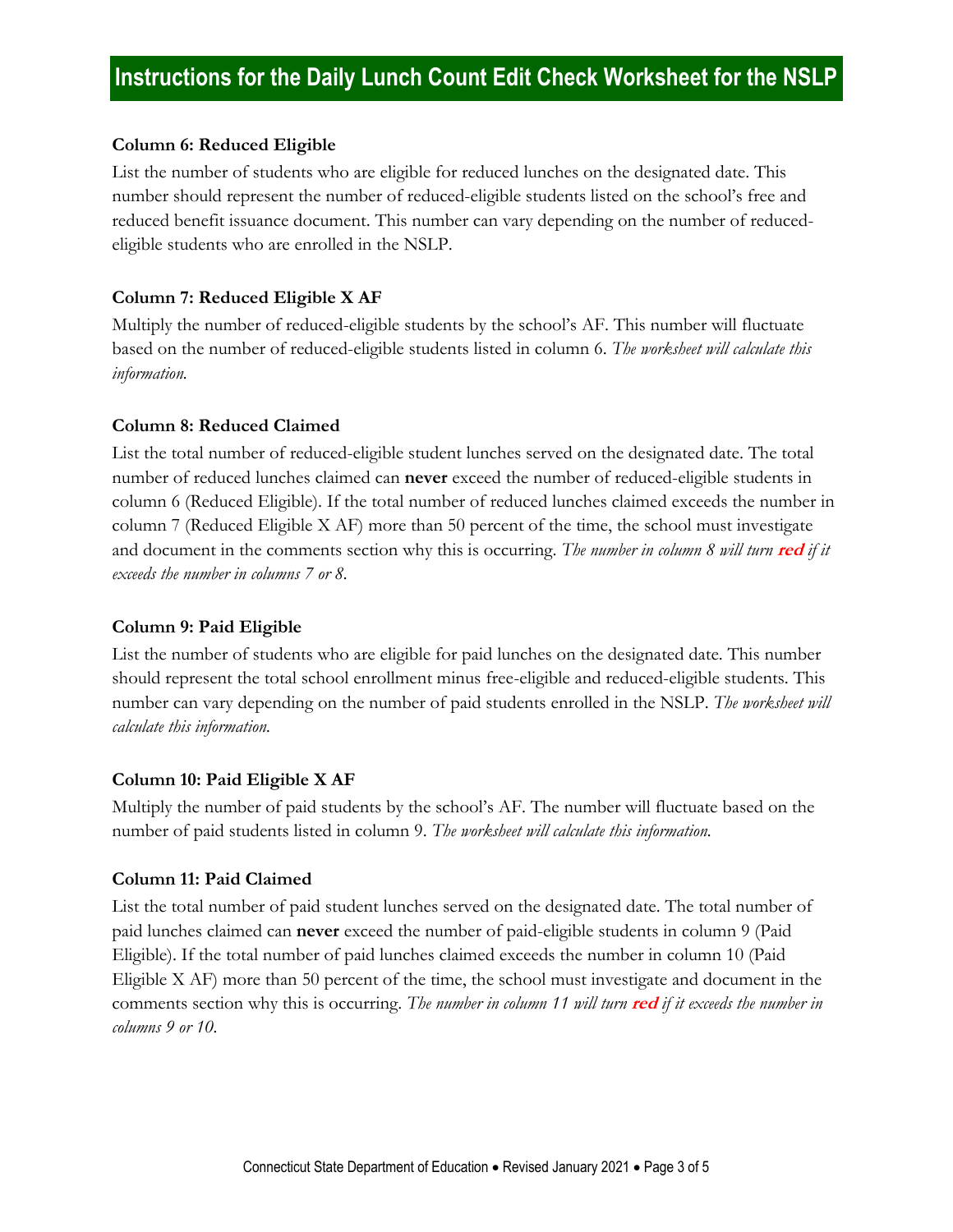## **Column 12: Total Claimed (5 + 8 + 11)**

Add the total student lunches claimed on the designated date, i.e., free lunches (column 5), reduced lunches (column 8) and paid lunches (column 11). *The worksheet will calculate this information.*

## **Column 13: Comments**

Record anything unusual that may be reflected in the meal counts. For example, a school's lunch counts dropped considerably because of an early dismissal due to inclement weather.

## **Totals**

Add the total free lunches claimed (column 5) for the month. Add the total reduced lunches claimed (column 8) for the month. Add the total paid lunches claimed (column 11) for the month. Add the total lunches claimed (column 12) for the month. The sum of columns 5, 8, and 11 must equal the total listed in column 12. *The worksheet will calculate this information.* The totals for free, reduced, and paid lunches must be recorded on the monthly claim for reimbursement.

## **Signature and Date**

Sign and date the worksheet at the end of the month when all days are entered.